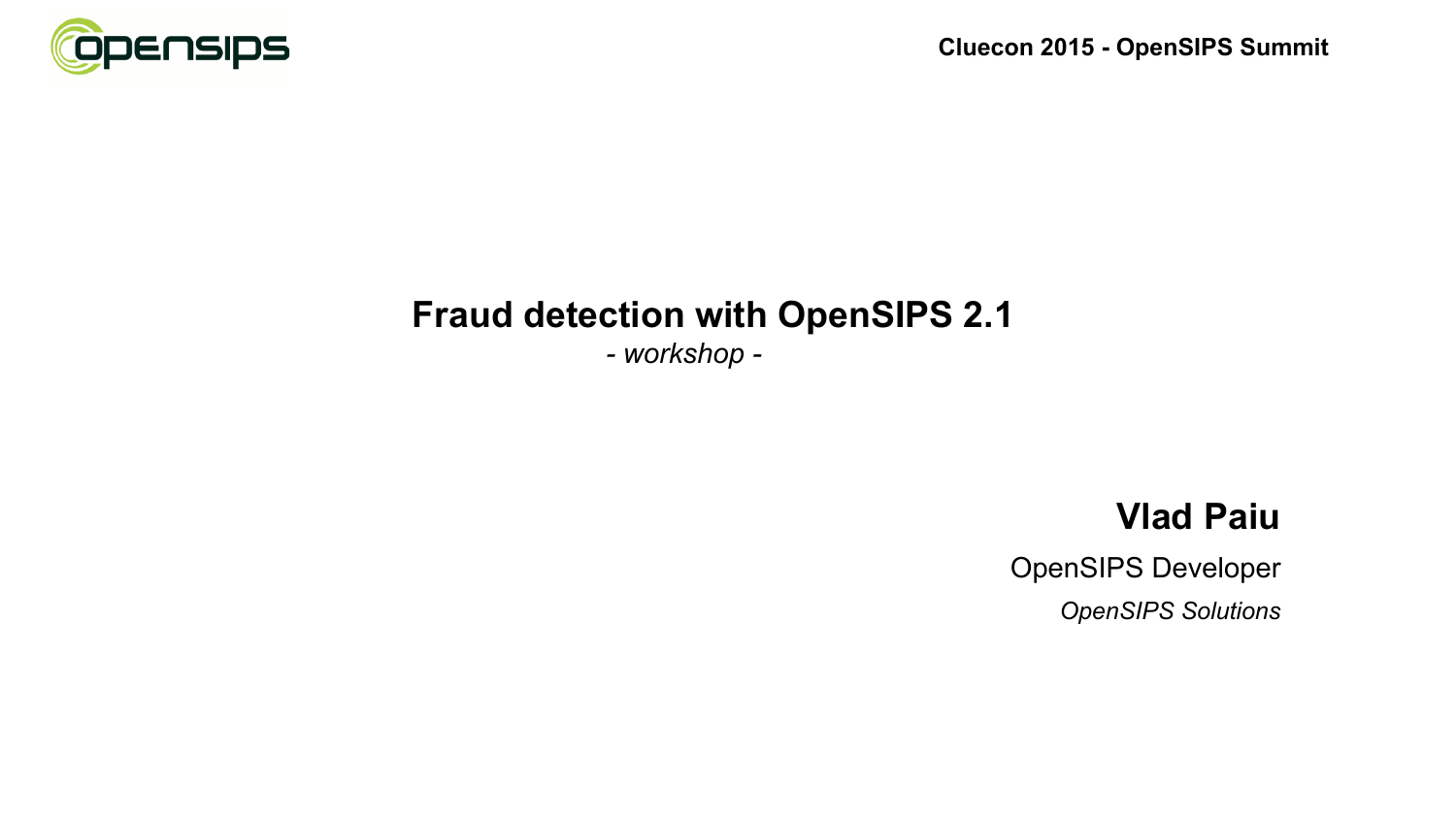

*- workshop -*

#### *Background*

- account hijacking: classic issue with any VoIP platform
- no attempts have been made to standardize detection procedures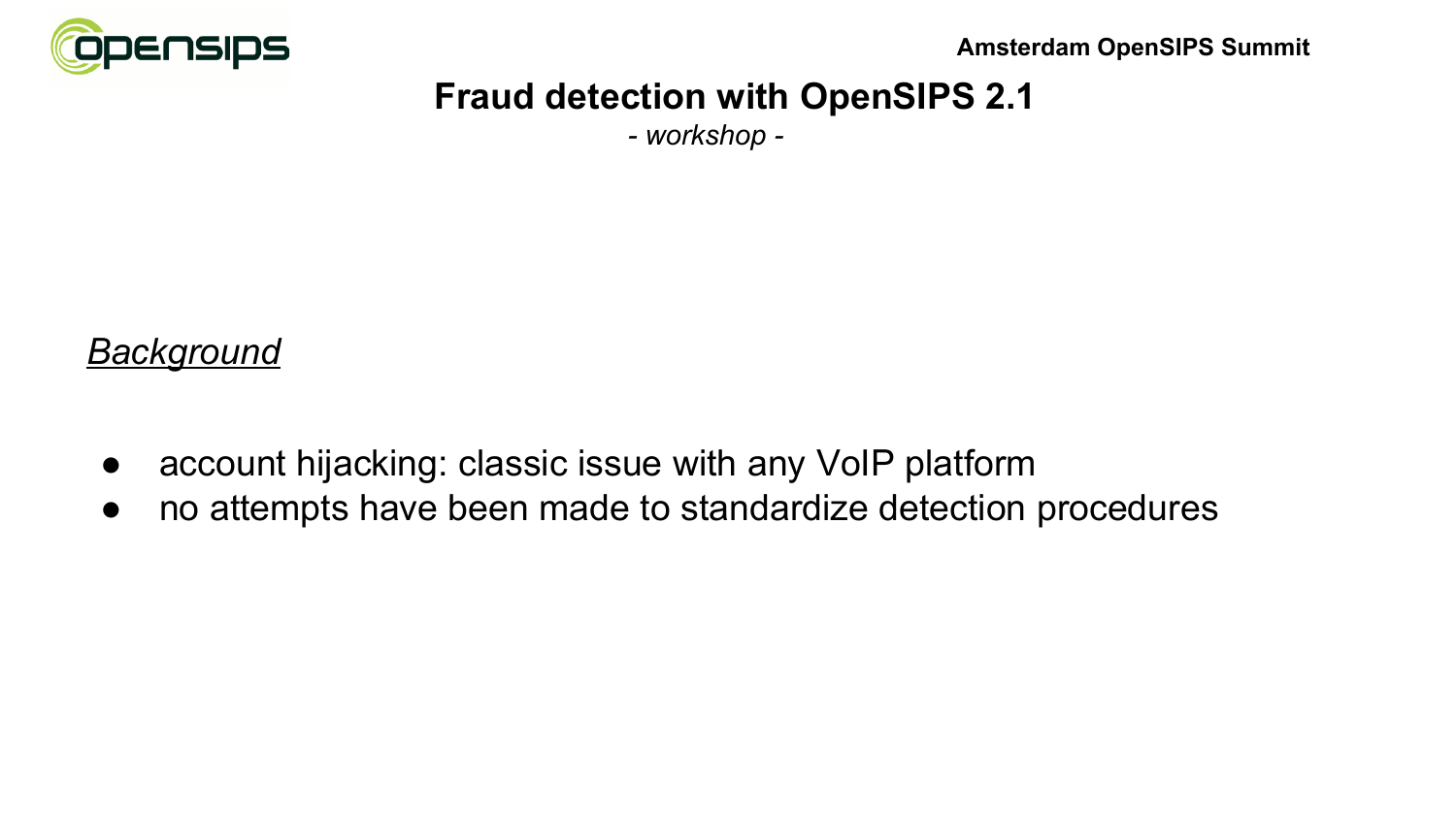

*- workshop -*

- Actual stolen accounts
	- Weak passwords
- Badly configured phones
	- Unchanged default passwords
- Exploits in the phone software
- Traffic is valid, does not look like an attack until the user starts complaining about the bill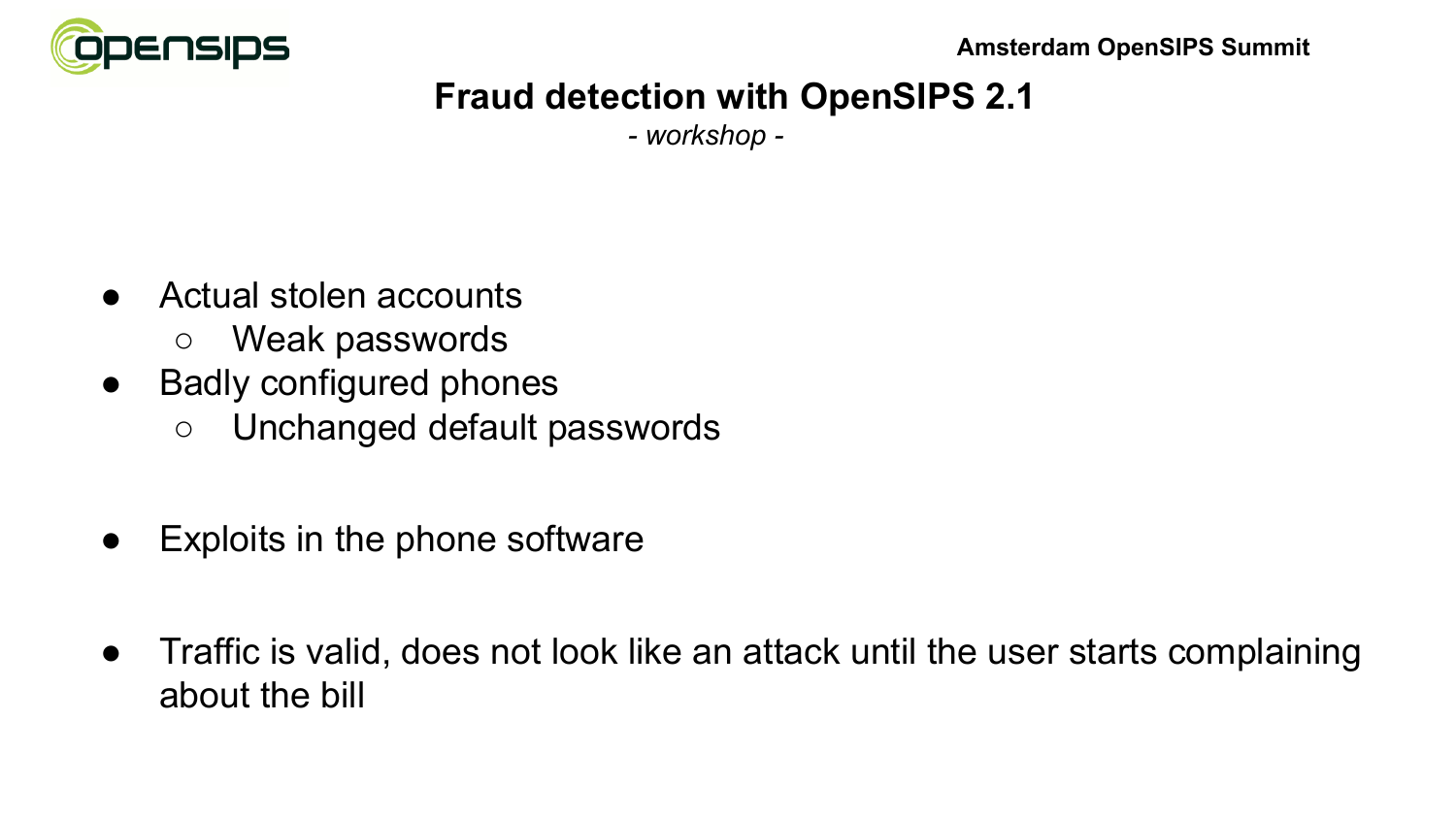

*- workshop -*

## *Approaches to the problem of "detecting fraudulent calls"*

- complex model (30+ day span) which detects changes in user dialing pattern ○ difficult to validate (false positives)
- event-based threshold alerting system which monitors a set of call-related parameters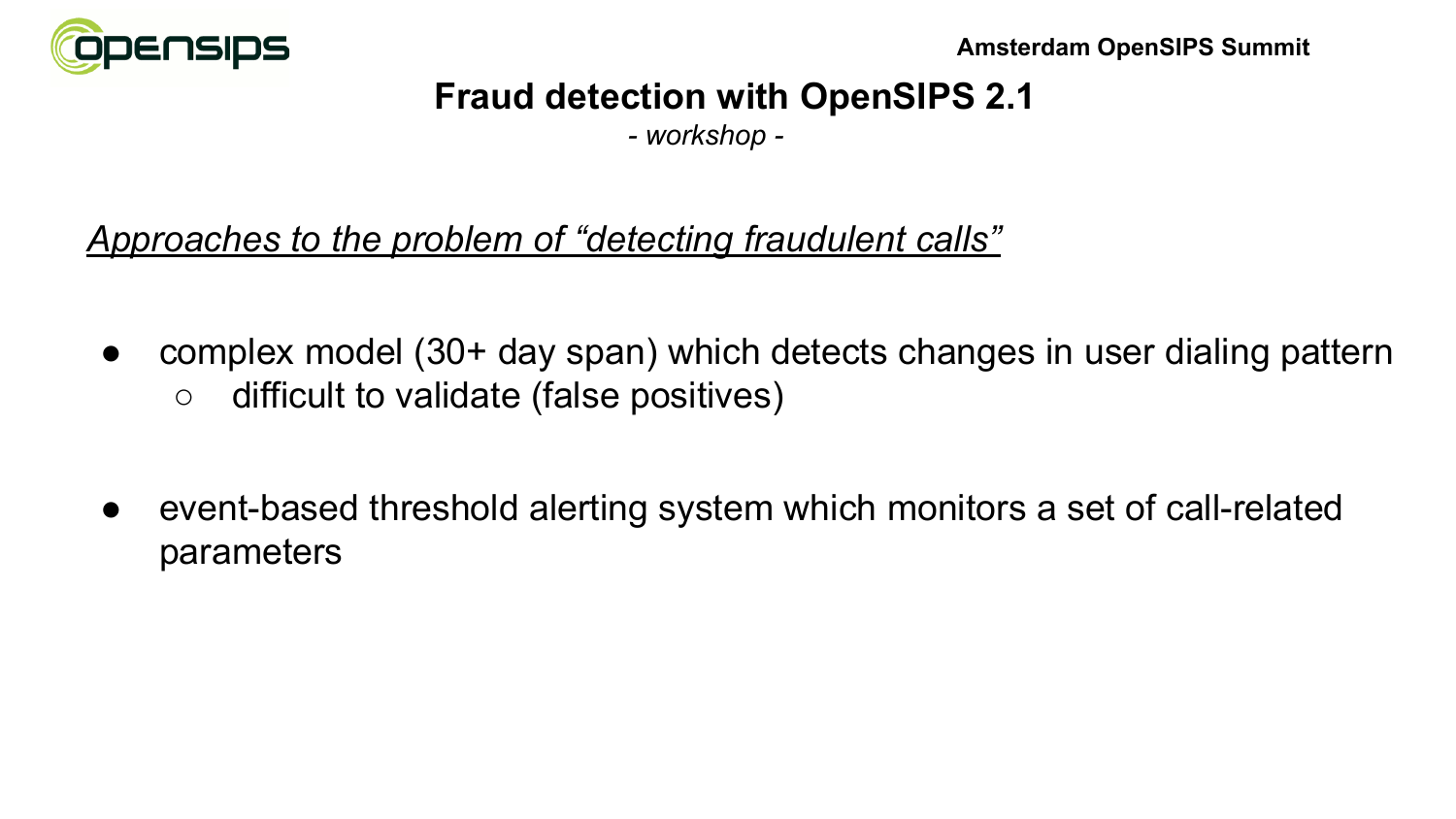

*- workshop -*

### *New OpenSIPS module: fraud\_detection*

- closely monitors a set of five call-related parameters
	- CPM
	- call duration
	- sequential calls (to same destination)
	- concurrent calls
	- total calls
- above parameters are saved per each **[Subscriber, Destination]** pair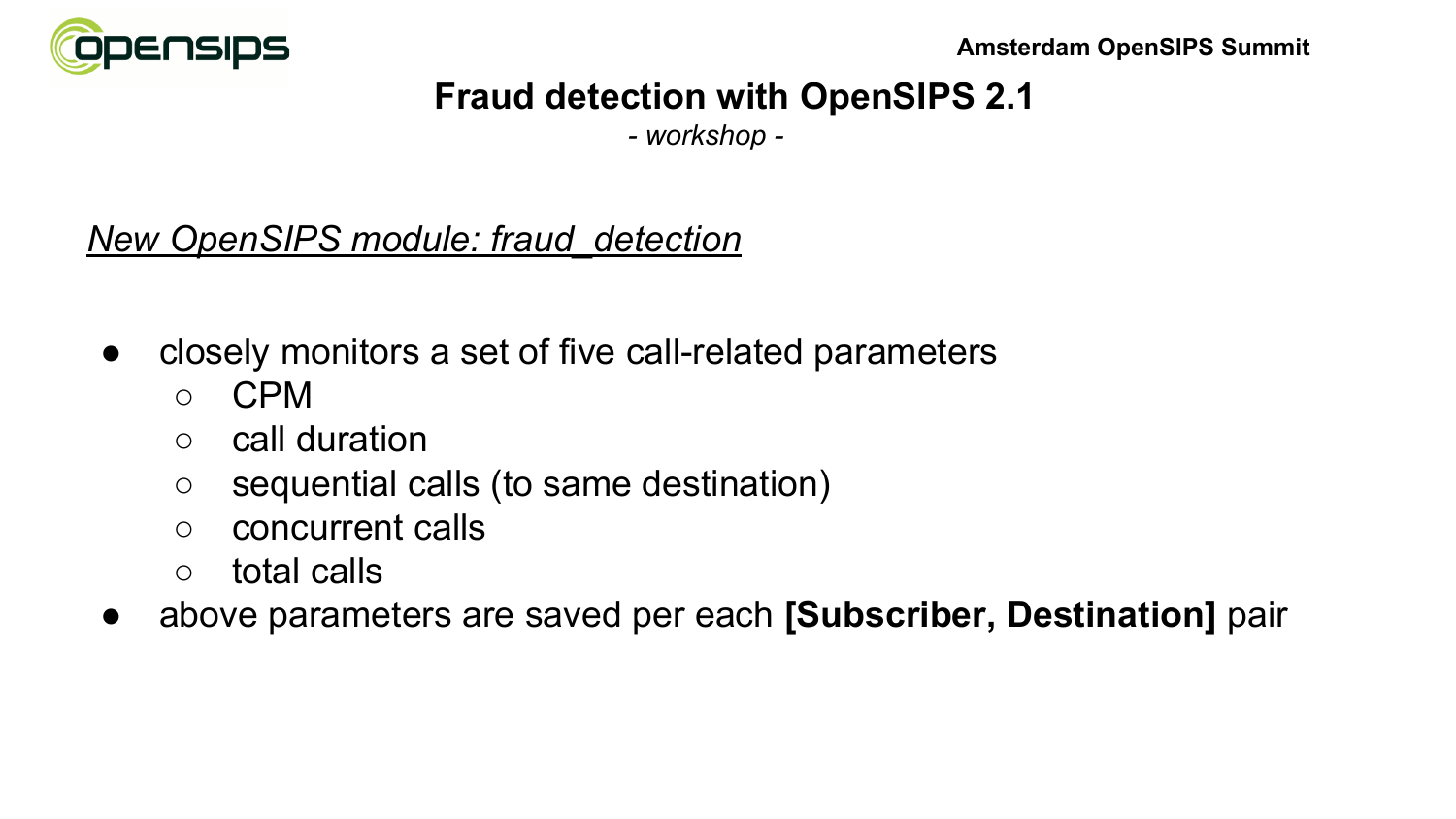

*- workshop -*

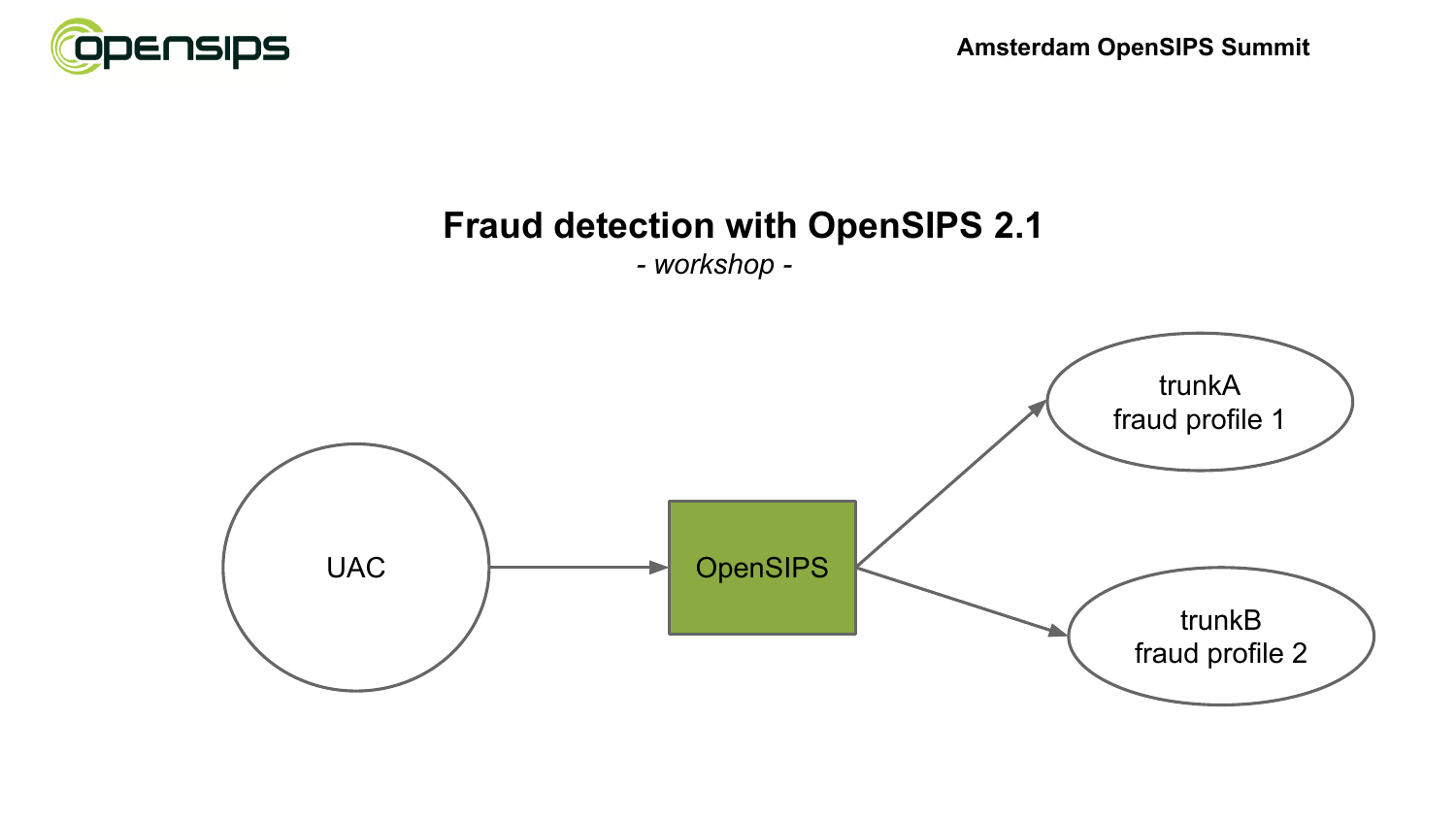

*- workshop -*

## *Resources*

- fraud detection tutorial for OpenSIPS 2.1+
	- http://www.opensips.org/Documentation/Tutorials-FraudDetection-2-1
- fraud detection module documentation
	- http://www.opensips.org/html/docs/modules/2.1.x/fraud detection
- IRC / mailing list